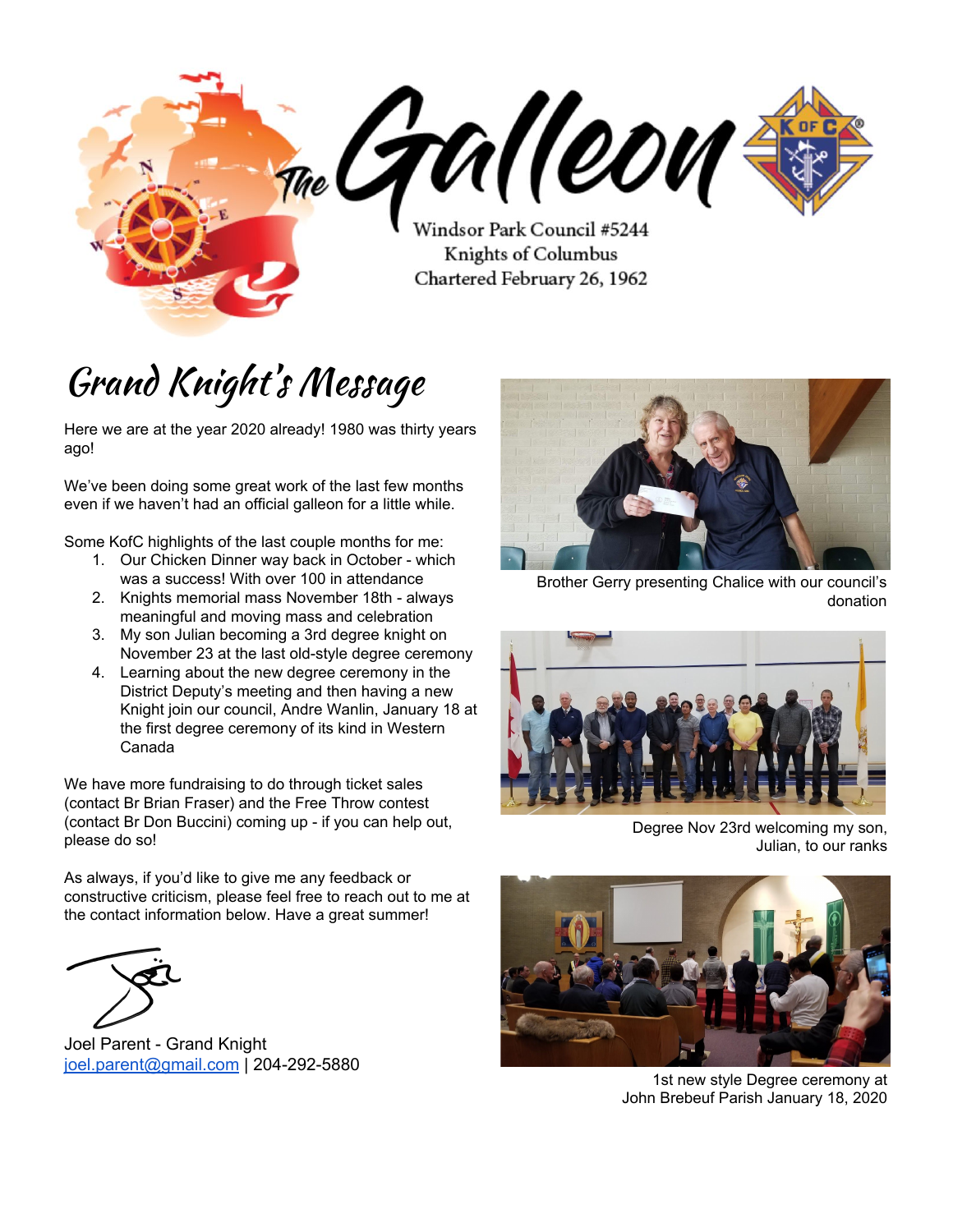### Minutes from last meeting

#### **A YYHb[ '8 UHY. '8 YWYa VYf '% Z&\$% '**

### 1. **7 U `` hc `CfXYf** O  $\vec{A}$  *K*H ] {

j

- a. Reading and Approval of Minutes of Previous Meeting
	- i. Motion: Br. Don Bodnarchuk, 2nd Br Don Buccini, Carried.

#### $2.$ ;  $fU_DX?DT\ HDQ$   $FYdcfh$

- a. We're committed to achieving Star Council status, with help from Br. Scott and others as needed.
- b. Other news: Degrees that we've traditionally known have changed completely. Among the changes is the removal of the "secrecy" component. New members are encouraged to invite their families to the degree ceremony. Potential date for "grand opening degree" in January. More info to come.
- c. Membership drive scheduled for Feb 8-9, 2020. Fr. Phil is on board, and hopefully we can have some help from State too.
- d. December 24, 5pm: Could the Knights help with traffic control for this mass? (Children's mass)
- e. We still need to find a way to close the gap in our budget. We're not going to reduce our spending, which means we need to work to make up the balance.
- f. Kinsmen Tickets are available! \$10 each! Great Prizes, and we get \$4 from each ticket sold. Please see Br. Brian Fraser for tickets or books.
- g. Thanks for everything!

#### 3. **HfYUgifYfEg FYdcfh**

- a. General Account: \$5,078.75
- b. Charity Account: \$10,283.74
- c. Vocations Account: \$74.08
- d. ICCD/Kinsmen ticket sales will be happening at WalMart (Southdale), and we need volunteers to help sell them. Please contact Brian Fraser to volunteer.
- e. ICCD ticket EARLY BIRD deadline is January 15. Tickets can still be sold and returned after that, but they just won't qualify for the early bird draw.
	- i. Motion to Approve: Br. Brian Frazer, 2nd Br. Wayne Bencharski, Carried

#### 4. FYUX]b[ 'Vm; fUbX'?b][\hcZFYWY]dhg'cZHfYUgi fYf'hc': ]bUbVJU GYWYHUfmUbX'HfYUgi fYf**D**g' **Jci W Yf cZ8 Ydcglh**

- a. Marcel: Notice of motion for Bibles. Motion by Br. Andre, 2nd Br. Don Buccini, Carried.
- b. \$203.84 Peanut Butter purchased for Siloam Mission.

#### 5. **FYUXIbl** cZ6 i'g UbX7 ca a i blWUHcbg

- a. Received a letter from L'Arche Winnipeg, thanking us for our support. We typically donate \$250. Moved by Br. Don B. That we continue to support l'Arche in the coming year. 2.d Br. Scott W. Carried.
- b. Received a date plaque from State regarding our donations to Vocations. We don't have a larger plaque to put them on though… we'll look into that.
- c. Winnipeg Harvest also sent us a letter thanking us for our support.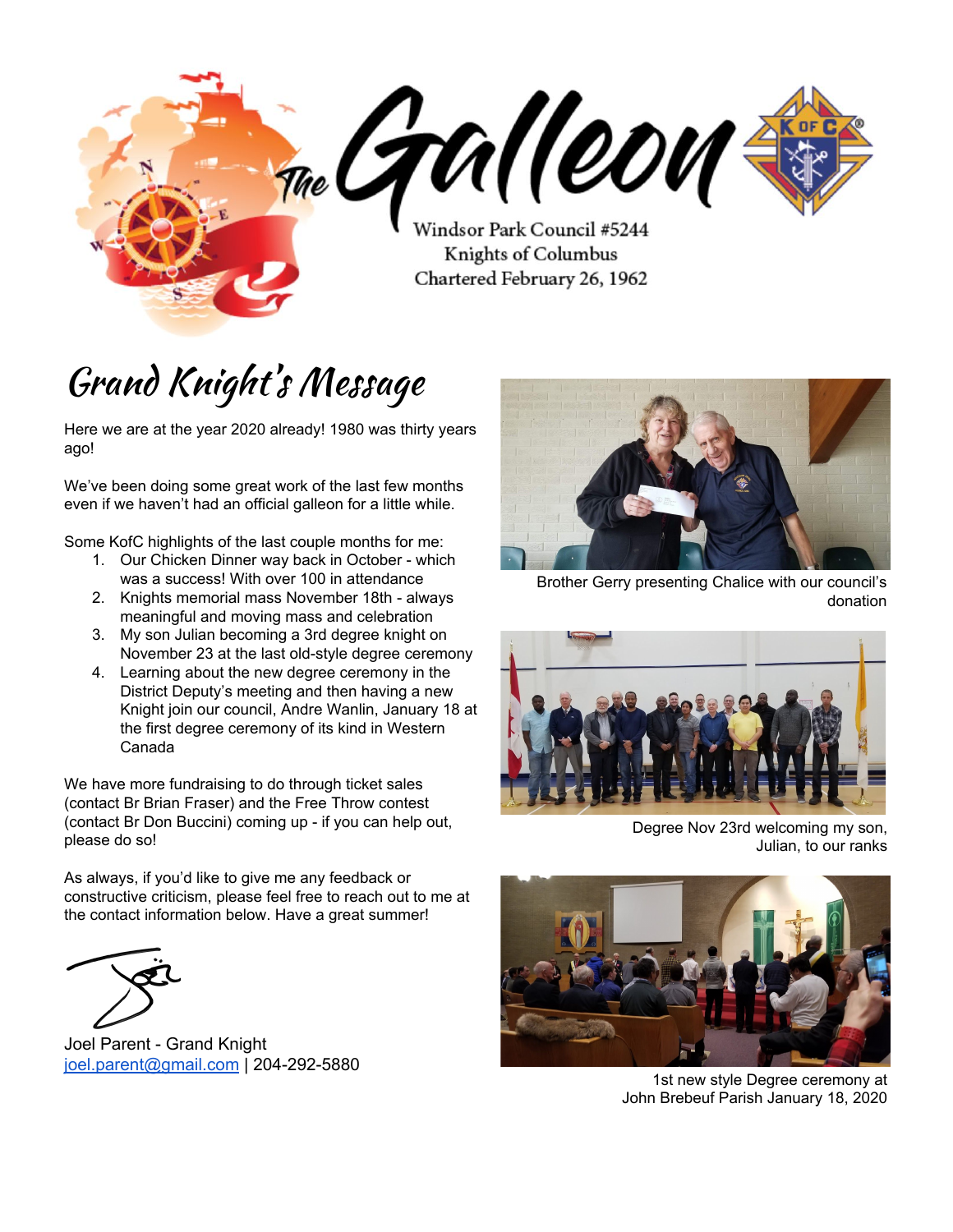d. Received a plaque from Habitat for Humanity with our group photo on it!

### 6. **FYdcfhcZGYfj WYDfc[fUa 7 ca a lHYYg**

- a. Membership Director
	- i. Br. Don Buccini reported that he had set goals of 10 new members. We have 4 to date. Our membership drive is in February, and Br Don would be happy to train ANYONE who's interested in helping out on the membership drive day.
	- ii. January 18 is the confirmed date for the new First Degree format.
	- **ZE ŐSÁ^``^•c^åÁ@zÁYÈÖJ}ÁFJ\ÁJqÁ@Á^ Á^{à^¦•@JÁ^][¦oÁJÁ^^ÁÁ@^Áz^Á** à^g<sup>\*</sup>Á^][¦c^åÁQ{¦¦^&d^õ Á<del>Q</del>}åÁ @eÁ^Á&a}Ái[ÁqfÁ}•~'¦^Á@eÁ@Á'~{à^¦•Áad^Ánq}\*Á *|^&[|å^åÁ|[]^||^∯Á*@Á~c\**|^*Ř
	- iv. KCIC billboard is up! We're only going to put one up this year.
- b. Program Director
	- i. Colouring Contest materials are on the way, motion to approve \$225 in supplies: Motion to approve the expense by Br. Scott W., 2nd Br Andre G., Carried.
	- ii. 2 baptisms coming up please speak with Br. Cliff if you can make the presentations of the rosary

#### 7. **8 ]glf]Wh8 Ydi hnog FYdcfh**

- a. Br. Marc Desjardins presented. The following are some of the areas we should work on:
	- i. Form 365 not completed.
	- ii. Safe Environment (not enough of us have that certification? Need at least 4 members). Certification is only good for 2 years. **#ik Ug'bchYX'h UnUh'YUgh) cZi g' \UjY[cbYh fci[\`h YWfh]ZJWU]cb`UbX`h UnkY\UjYgiVa]HYX`cif`dUdYfk cf\_`** a i `Hd`Y`Ha Yg": i fh Yf XlgW gglcb k lh `GHJhY'k |``'VY'\ UddYblbl "
	- iii. Documentation: for EVERY event we do, someone should document it. A collection of these documents proves what we've done in a given year.
		- 1. How many knights were involved?
		- 2. How many people attended?
		- 3. What was the event about?
		- 4. What was the community benefit?
		- 5. How did we do it?
		- 6. Would we do it again?
	- iv. Retention: Why are people not paying dues? Be mindful of each member's situation, plan and/or respond accordingly.
	- v. Installation ceremony was not well-attended. This is important! Also, training sessions are important! The more people that attend the training sessions, the better. We are encouraged to make more of an effort to attend these.
	- vi. If we cannot attend the degree, Marc would be happy to bring the degree to us, to our parish. We can invite family to attend, and take the degree over again.
	- vii. Parish Priest, Father Phil is still a member of St. Timothy's. He should be transferred here.

#### 8. **: ccXcZh YCfXYf**

- a. Br. George Rowan is not in good health, please keep him in your prayers.
- 9. **7 cglb[ Df Unif**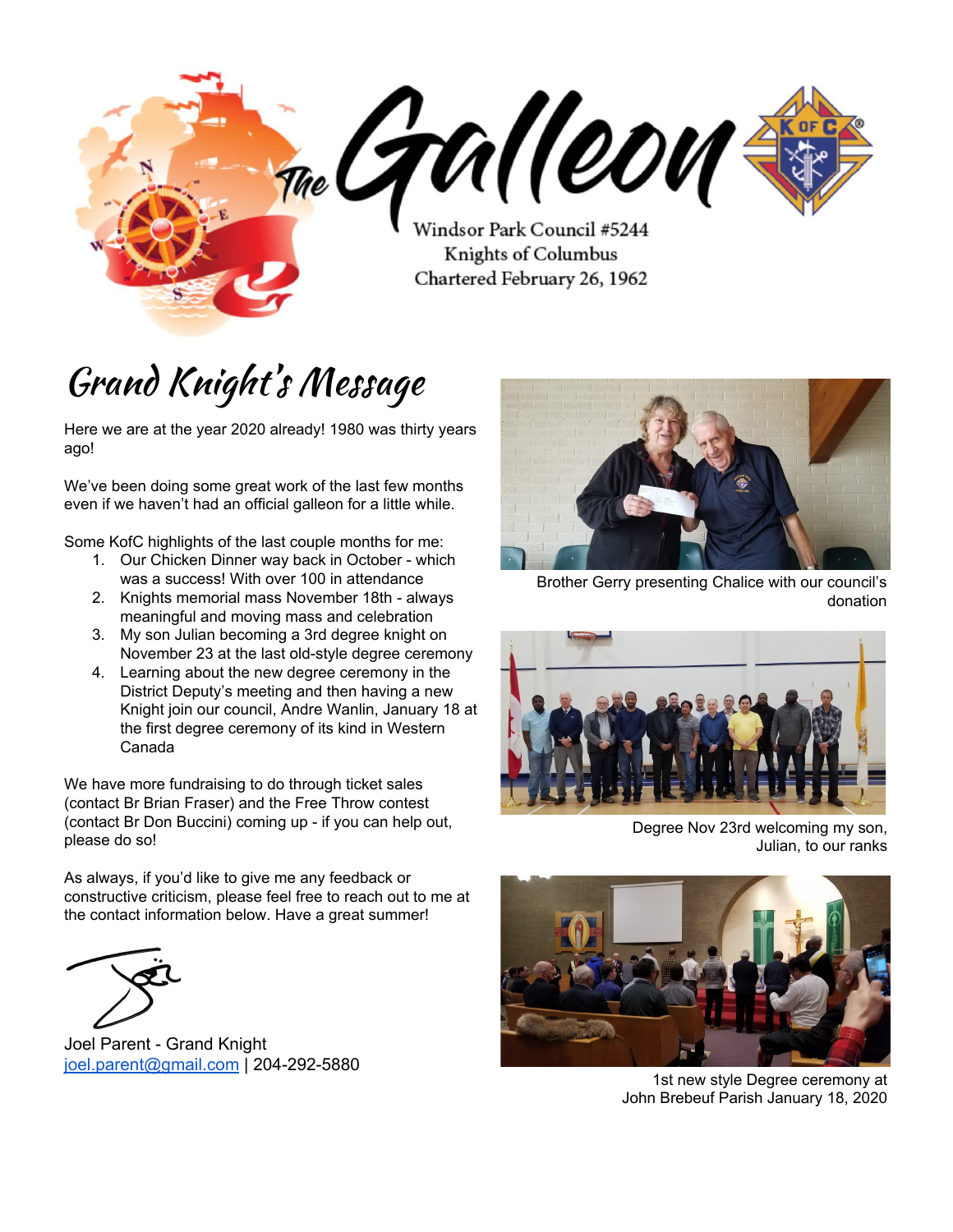| <b>POSITION</b>            | <b>NAME</b>             | <b>PRESENT</b> |
|----------------------------|-------------------------|----------------|
| <b>Grand Knight</b>        | Joël Parent             | Υ              |
| Deputy Grand Knight        | Scott Wilkinson         | Υ              |
| Past Grand Knight          |                         |                |
| Spiritual Advisor          | Deacon Doug Cross       | N              |
| Chancellor                 | Andre Guay              | Υ              |
| <b>Financial Secretary</b> | <b>Marcel Rainville</b> | Υ              |
| Treasurer                  | <b>Brian Fraser</b>     | Υ              |
| Recorder                   | <b>Brian Steeves</b>    | Υ              |
| Advocate                   | Roger Dacquay           | Υ              |
| Warden                     | Wayne Bencharski        | Υ              |
| Lecturer                   | Klem Gelowitz           | Υ              |
| Inside Guard               | Harvey Suski            | Υ              |
| <b>Outside Guard</b>       | Gerald Sliva            | Υ              |
| Trustee 3 yr               | Cliff Chojko-Bolec      | N              |
| Trustee 2 yr               | Don Buccini             | Υ              |
| Trustee 1 yr               | Bob Love                | N              |

## Upcoming Events

**BYI h; YbYfU A YYHb[ '!'>Ub &\$z&\$&\$'in St** Bernadette basement at 7:30 PM

?b][\hg`cZ7c`i a Vig': fYY'H\fck<sup>-</sup> 7 ca dYH<sub>IC</sub>b<sup>-</sup> various dates - Jan 27 and Feb 6 (alternate date 11)

A Ya VYfg\ ]d'8f]j Y: YVfi Ufm, !- weekend - we will need as many Knights wearing their KofC golf shirts as possible attending all masses that weekend to recruit new members

**5bch Yf ?b][ \ lg 8 Y[ fYY'7 YfYa cb]U** February 29th - time/location TBD - check out <https://www.manitobastatecouncil.ca/> for details

Check out our website for more event details: **K** Hdg.#) & ( 'WU#Yj Ybhg!WU YbXUf#



Andre Wanlin at the Knights Ceremonial January 18, 2020



4th degree Knights (including our own Br Don Buccini) looking sharp at Brian Trueman's ordination to the diaconate.